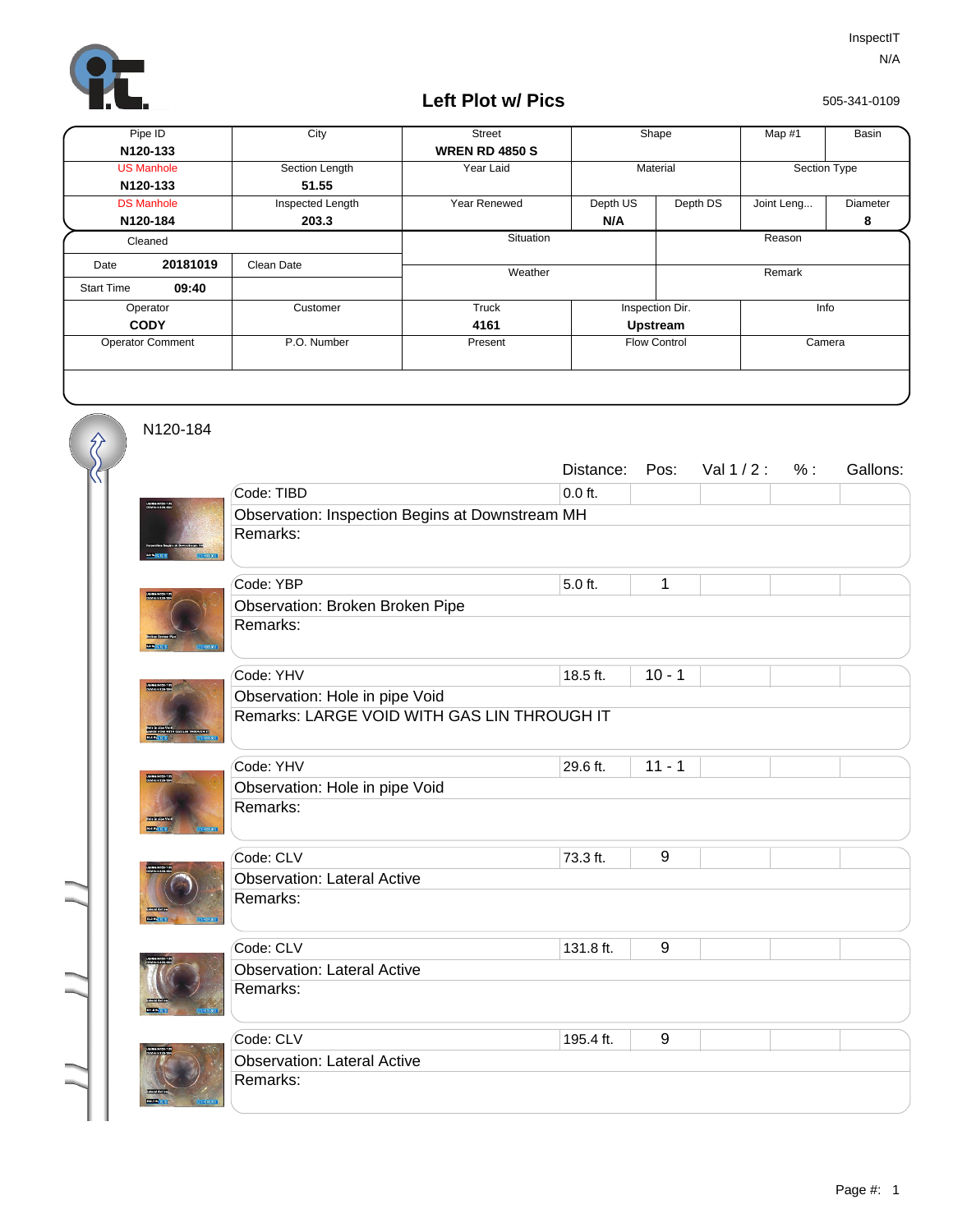

## **Left Plot w/ Pics**

505-341-0109

| Pipe ID                    |                   | City                             | <b>Street</b>         |           | Shape               |            | Basin        |  |
|----------------------------|-------------------|----------------------------------|-----------------------|-----------|---------------------|------------|--------------|--|
| N120-133                   |                   |                                  | <b>WREN RD 4850 S</b> |           |                     |            |              |  |
|                            | <b>US Manhole</b> | Section Length                   | Year Laid             |           | Material            |            | Section Type |  |
|                            | N120-133          | 51.55                            |                       |           |                     |            |              |  |
|                            | <b>DS Manhole</b> | Inspected Length                 | Year Renewed          | Depth US  | Depth DS            | Joint Leng | Diameter     |  |
|                            | N120-184          | 203.3                            |                       | N/A       |                     |            | 8            |  |
| Cleaned                    |                   | Situation                        |                       |           | Reason              |            |              |  |
| Date                       | 20181019          | Clean Date                       |                       |           |                     |            |              |  |
| 09:40<br><b>Start Time</b> |                   |                                  | Weather               |           |                     | Remark     |              |  |
| Operator                   |                   | Customer                         | Truck                 |           | Inspection Dir.     |            | Info         |  |
| <b>CODY</b>                |                   |                                  | 4161                  |           | <b>Upstream</b>     |            |              |  |
| <b>Operator Comment</b>    |                   | P.O. Number                      | Present               |           | <b>Flow Control</b> |            | Camera       |  |
|                            |                   |                                  |                       |           |                     |            |              |  |
|                            |                   | Code: TGO                        |                       | 203.0 ft. | $11 - 1$            |            |              |  |
|                            | <b>MARINE</b>     | Obecniction: Conoral Obecniction |                       |           |                     |            |              |  |



|  | Code: TGO                        | 203.0 ft. | $11 - 1$ |  |  |  |  |  |  |
|--|----------------------------------|-----------|----------|--|--|--|--|--|--|
|  | Observation: General Observation |           |          |  |  |  |  |  |  |
|  | Remarks: PAN OR SOMTHING IN MH   |           |          |  |  |  |  |  |  |
|  |                                  |           |          |  |  |  |  |  |  |



| Code: TIEU                                  | 1203.3 ft. |  |  |  |  |
|---------------------------------------------|------------|--|--|--|--|
| Observation: Inspection Ends at Upstream MH |            |  |  |  |  |
| Remarks:                                    |            |  |  |  |  |

N120-133

 $\mathcal{S}$